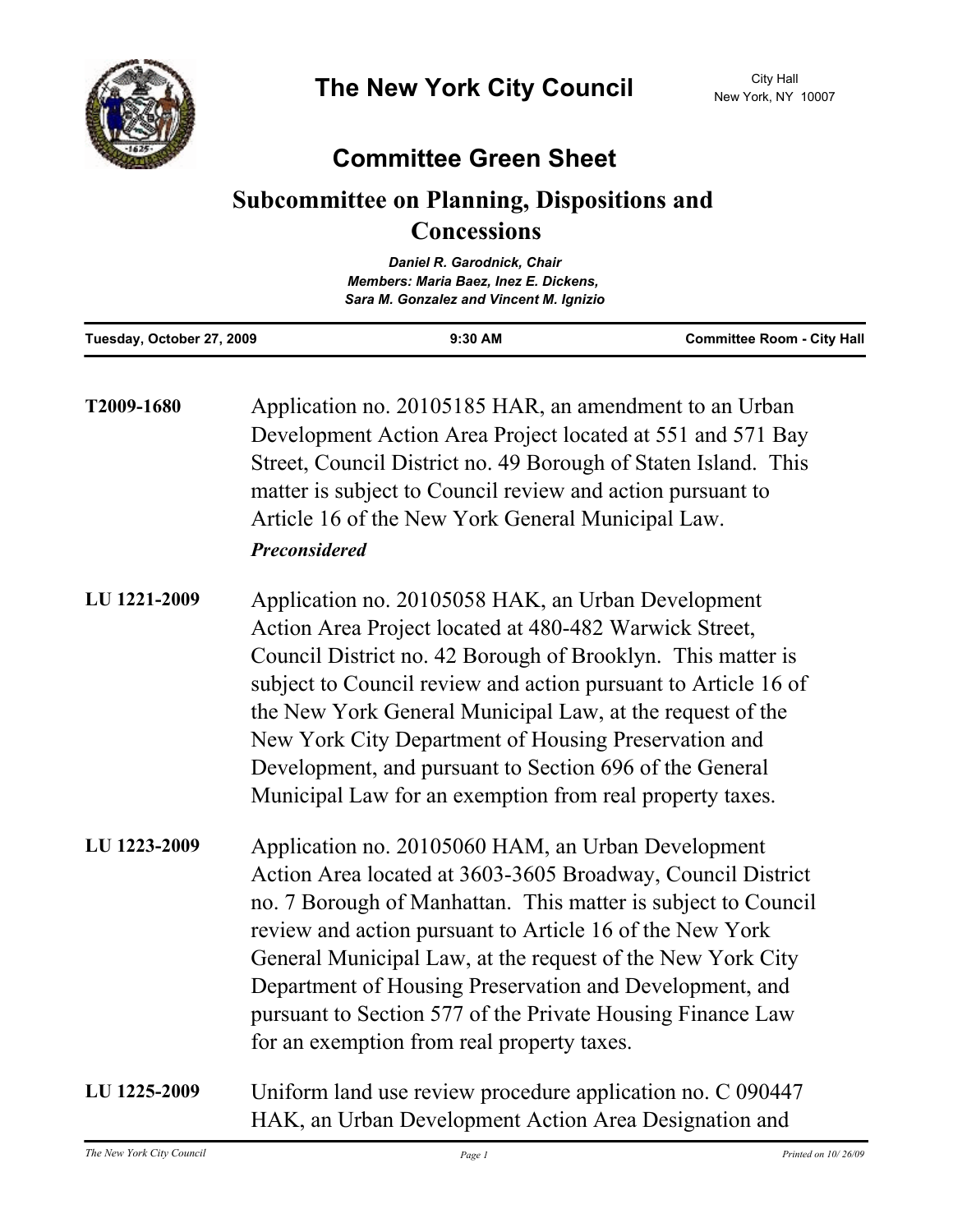|              | Project, located at 228 Riverdale Avenue, and the disposition<br>of such property, Borough of Brooklyn, Council District no.<br>42. This matter is subject to Council Review and action<br>pursuant to §197-c and §197-d of the New York City Charter<br>and Article 16 of the General Municipal Law.                                                                                                                                                                                                                   |
|--------------|-------------------------------------------------------------------------------------------------------------------------------------------------------------------------------------------------------------------------------------------------------------------------------------------------------------------------------------------------------------------------------------------------------------------------------------------------------------------------------------------------------------------------|
| LU 1226-2009 | Uniform land use review procedure application no. C 090374<br>HAM, an Urban Development Action Area Designation and<br>Project, located at 138-150 West 128th Street, and the<br>disposition of such property, Borough of Manhattan, Council<br>District no. 9. This matter is subject to Council Review and<br>action pursuant to $\S 197$ -c and $\S 197$ -d of the New York City<br>Charter and Article 16 of the General Municipal Law.                                                                             |
| LU 1231-2009 | Uniform land use review procedure application no. C 090467<br>HAK, an Urban Development Action Area Designation and<br>Project, located at 660 Jerome Avenue and 741 Barbey Street,<br>and the disposition of such property, Borough Brooklyn,<br>Council District no. 42. This matter is subject to Council<br>Review and action pursuant to $\S 197$ -c and $\S 197$ -d of the New<br>York City Charter and Article 16 of the General Municipal<br>Law.                                                               |
| LU 1241-2009 | Application no. 20105079 HAK, an Urban Development<br>Action Area Project known as ACA Site 3, located in<br>Community Boards 4, 5 and 16, Council District no. 37<br>Borough of Brooklyn. This matter is subject to Council<br>review and action pursuant to Article 16 of the New York<br>General Municipal Law, at the request of the New York City<br>Department of Housing Preservation and Development, and<br>pursuant to Section 696 of the General Municipal Law for an<br>exemption from real property taxes. |
| LU 1242-2009 | Application no. 20105080 HAK, an Urban Development                                                                                                                                                                                                                                                                                                                                                                                                                                                                      |